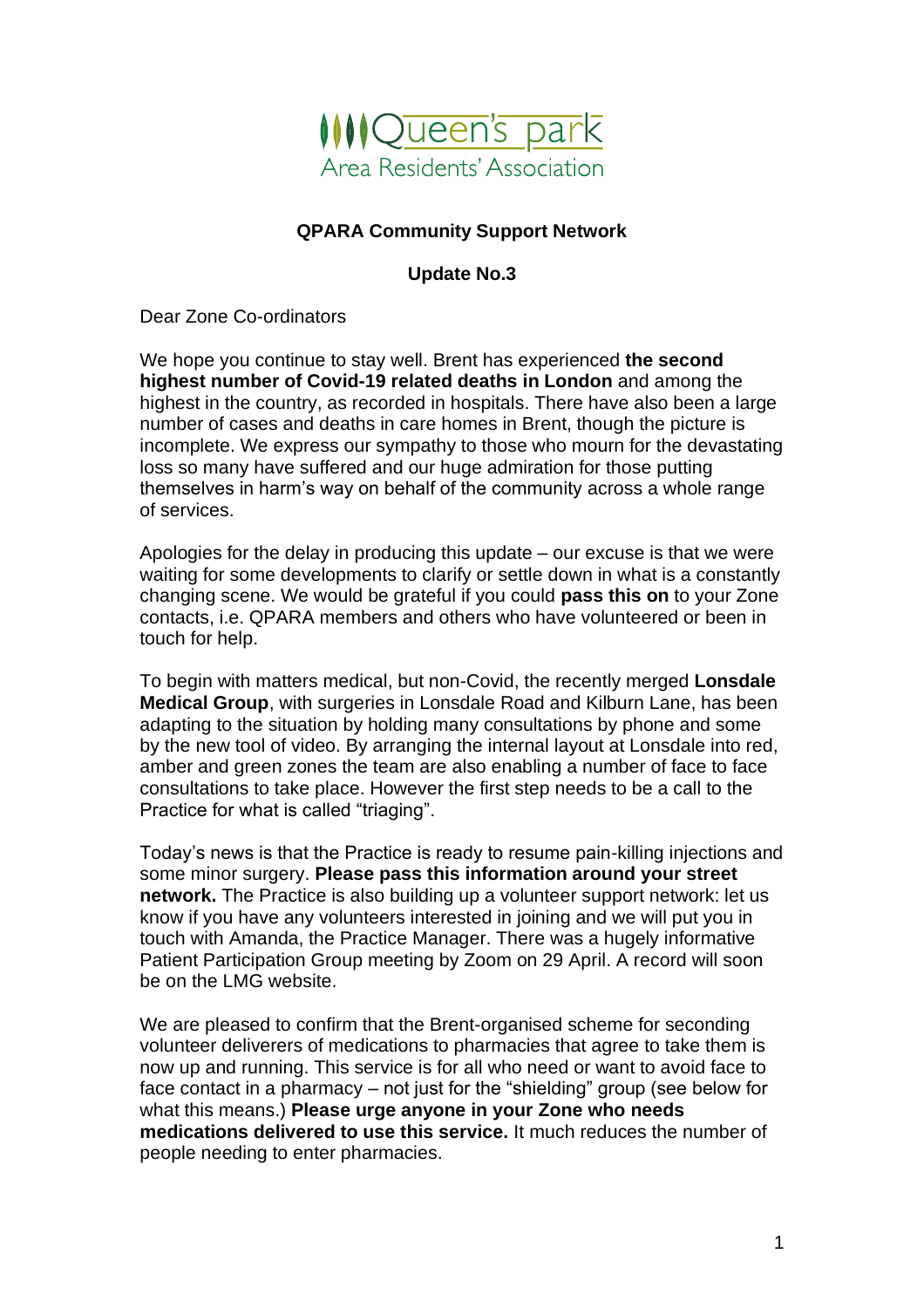When people from this part of Brent have contact with a **hospital** it is normally one of those in the Imperial Group. This is information from that Group about how they have re-arranged services during the pandemic:

"Imperial College Healthcare has already extended beyond our normal critical care/ventilator capacity of 68 beds, towards our first phase of expansion to 143 beds. To ensure all patients who may need critical care in London over the coming weeks get that care, we plan to increase our capacity rapidly by up to another 157 beds across our three main sites at Charing Cross, Hammersmith and St Mary's hospitals.

For the period covering our response to the coronavirus emergency, we are consolidating our acute neurosurgery service at St Mary's where our major trauma centre creates the largest demand, with a small amount of critical cover at Charing Cross for the small number of acute neurovascular cases linked to the hyper acute stroke unit. We expect this change will mean providing emergency neurosurgery at St Mary's for up to 10 patients per week who would previously have had their surgery at Charing Cross. The change does not impact on our stroke

services, which will remain at Charing Cross including thrombectomy."

A big thank you for the comprehensive responses to the enquiries we made in Updates1 and 2. The results still show that there are so far more offers of help than requests, but that the system is working. In addition two or three Coordinators were in touch about setting up WhatsApp groups. Thanks to Keith Anderson for working with them.

If you have access to the NextDoor networking site, Keith has posted an overview here [https://nextdoor.co.uk/news\\_feed/?post=17592194085644](https://nextdoor.co.uk/news_feed/?post=17592194085644) Failing that, a list of streets covered in QPARA territory and Kilburn Ward is here (with a slightly misleading introduction) <https://www.kensalqueenspark.com/covid-19-mutual-aid-local-info> .

To join a group, or talk about starting one for your street, you can contact Keith at [streetgroups@mistral.co.uk,](mailto:streetgroups@mistral.co.uk) or call or text him on 07879 403 467. **Ward Councillors' telephone conferences:** Queen's Park Ward Councillors (Ellie and Neil) regular Zoom video discussions with Chairs of Residents' Associations and one or two others are continuing. Please be aware that Brent are continuing normal business in some areas such as planning applications, even if special initiatives are delayed. Most staff are working from home but can be contacted.

Brent's 4-page coloured leaflet with contact details for the main emergency services, mentioned in our last update, has now been superseded by a **special edition of the Brent Magazine**, delivered house to house. This is the best account of help available from the Council or designated voluntary bodies to those who are vulnerable in the current pandemic. In this context "vulnerable" generally means "finding it hard to cope because they have insufficient income to pay for basic needs."

There is however another important meaning of "vulnerable" which is being used by national officialdom in a somewhat slipshod and confusing way. Here it means "liable to experience a severe episode of Covid-19 if you catch it".